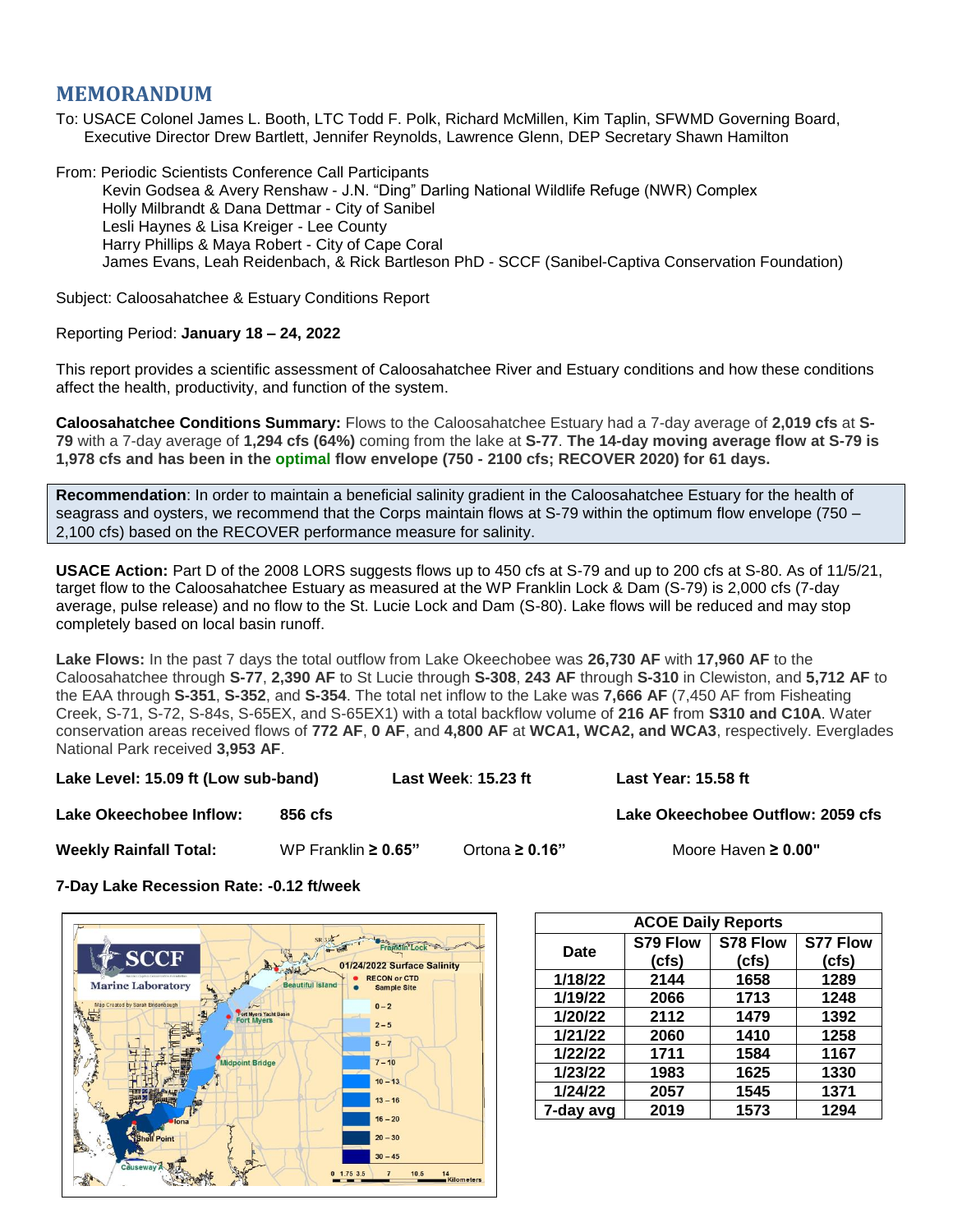## **Caloosahatchee Estuary Page 2 of 3**



| <b>Light Penetration</b>                                       |                   |                                |                  |                                |  |  |  |
|----------------------------------------------------------------|-------------------|--------------------------------|------------------|--------------------------------|--|--|--|
| <b>Site</b>                                                    | 25% Iz            | <b>Target</b><br><b>Values</b> | <b>Turbidity</b> | <b>Target</b><br><b>Values</b> |  |  |  |
|                                                                | meters            |                                | <b>NTU</b>       |                                |  |  |  |
| <b>Fort Myers</b>                                              | 0.69 <sup>c</sup> | >1                             | 1.7              | < 18                           |  |  |  |
| <b>Shell Point</b>                                             |                   | >2.2                           |                  | < 18                           |  |  |  |
| Causeway                                                       | 1.51 <sup>c</sup> | > 2.2                          | 6.5              | $\leq 5$                       |  |  |  |
| 25% Iz is the depth (z) where irradiance (I) is 25% of surface |                   |                                |                  |                                |  |  |  |

*irradiance. Target values indicate the depth of light penetration needed for healthy seagrass.* m measured, c calculated

**Cyanobacteria Status:** On 1/24/22 sampling for cyanobacteria by the Lee County Environmental Lab reported the **presence** of *Microcystis* at **the Alva Boat Ramp** as sparse visible specks. *Microcystis* and *Dolichospermum* were **present** upstream of the **Franklin Locks** as visible specks with some wind-driven accumulation along the shore. *Microcystis*, *Dolichospermum*, and *Aphanizomenon* were **moderately abundant** at the **Davis Boat Ramp** as streaks with wind driven accumulation on the seawall.

**Upper Estuary Conditions:** The 30-day average surface salinity at the Fort Myers Yacht Basin was **3.3 psu**, within the suitable range for tape grass.

**Lower Estuary Conditions:** The average salinity at Shell Point RECON was **23 psu**, within the optimal range for oysters.

| <b>Monitor Site</b>           | Salinity (psu) <sup>a</sup><br>Diss $O2$<br>$(mg/L)^b$<br>[previous week] |              | <b>FDOM</b><br>$(gsde)^c$ | Chlorophyll<br>$(\mu g/L)^d$ |
|-------------------------------|---------------------------------------------------------------------------|--------------|---------------------------|------------------------------|
| <b>Beautiful Island</b>       | $0.3 - 0.8$ [0.3 - 0.8]                                                   | $5.1 - 6.3$  | 269                       | 5.7                          |
| <b>Fort Myers Yacht Basin</b> | $1.5 - 4.3$ [2.0 - 6.1]                                                   | -------      | 229                       | 7.5                          |
| <b>Shell Point</b>            | <b>ND</b>                                                                 | <b>ND</b>    | <b>ND</b>                 | <b>ND</b>                    |
| <b>McIntyre Creek</b>         | $28.0 - 33.1$ [26.9 - 33.2]                                               | $6.5 - 14.3$ | $6.2 - 13.0$              | $0.4 - 1.4$                  |
| <b>Tarpon Bay</b>             | <u>------- [-------</u>                                                   |              |                           |                              |
| <b>Wulfert Flats</b>          | $31.3 - 34.4$ [29.5 - 33.6]                                               | $5.9 - 8.7$  |                           | $3.3 - 15.5$                 |

## **Water Quality Conditions**

**Red values are outside of the preferred range.**

**<sup>a</sup> Salinity target values: BI < 5, FM < 10, SP = 10 – 30**

**<sup>b</sup> Dissolved O<sup>2</sup> target values: all sites > 4**

**<sup>c</sup> FDOM target values: BI < 70, FM < 70, SP < 11**

**<sup>d</sup> Chlorophyll target values: BI < 11, FM < 11, SP < 11** 

**<sup>s</sup> Single sonde lower and surface layer or surface grab lab measurement**

**Red Tide:** On 1/14/22, the FWC reported that *K. brevis* was not observed in samples collected statewide over the past week.

**Wildlife Impacts:** In the past week (1/18 – 1/24), the CROW wildlife hospital on Sanibel received 19 toxicosis patients: 5 brown pelicans (2 died, 3 still at CROW), 2 common loons (1 died, 1 still at CROW), 1 double crested cormorant (still at CROW), 1 great blue heron (died), 2 herring gulls (1 died, 1 still at CROW), 2 laughing gulls (1 died, 1 still at CROW), 1 ring-billed gull (still at CROW), 2 royal terns (both died), 1 sanderling (died), 1 wood stork (died), and 1 white pelican (died).